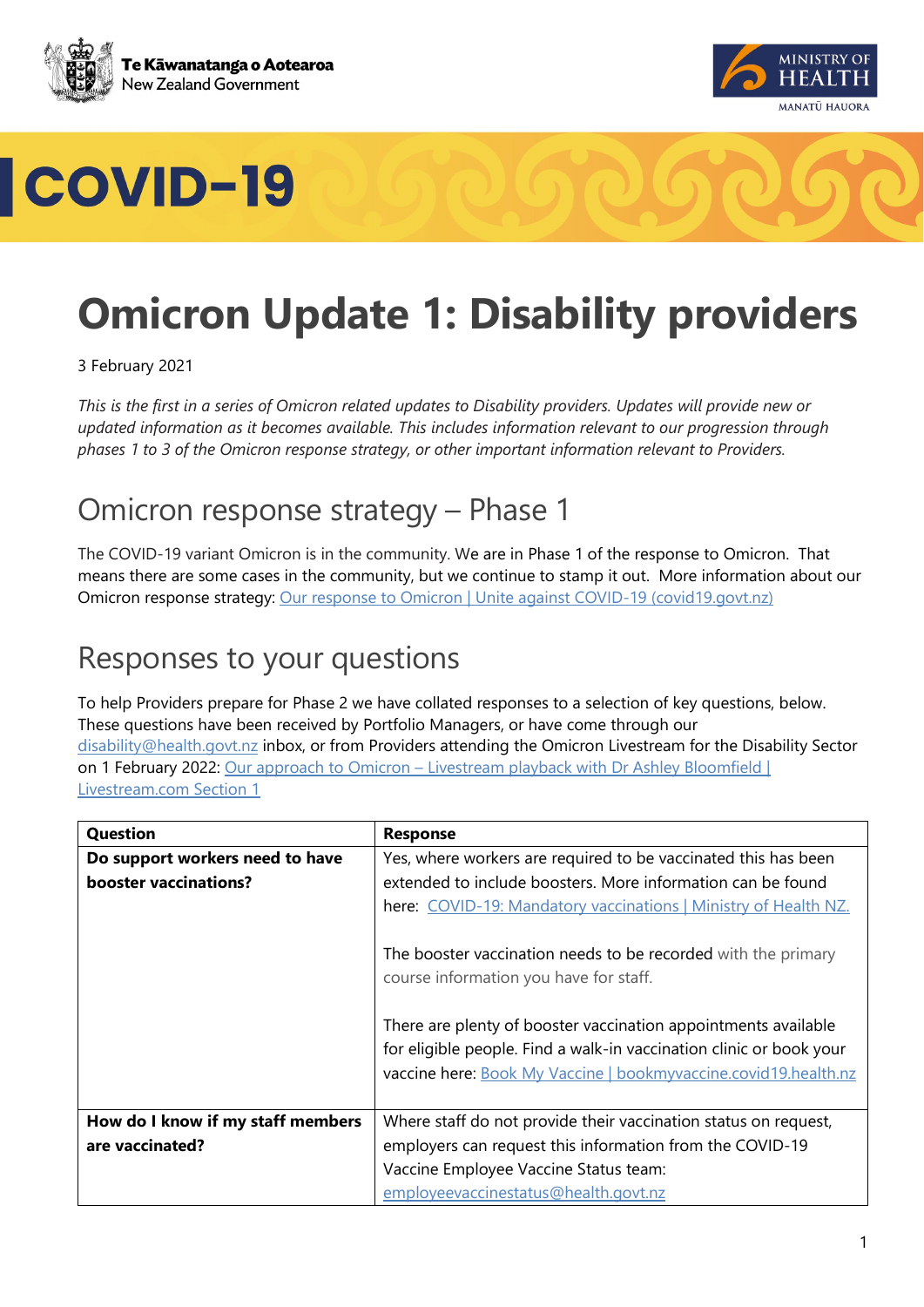# COVID-19

| What happens if staff members are                                            | Now that New Zealand has moved to the COVID-19 Protection                                                                                                                                                                                                                                                                                                                                                                                                                                                    |
|------------------------------------------------------------------------------|--------------------------------------------------------------------------------------------------------------------------------------------------------------------------------------------------------------------------------------------------------------------------------------------------------------------------------------------------------------------------------------------------------------------------------------------------------------------------------------------------------------|
| exposed to COVID-19?                                                         | Framework (also known as the 'traffic light' system), and we<br>prepare for higher numbers of Omicron cases in the community,<br>the Ministry of Health has created some updated guidance for<br>critical workers and critical health services that aligns more closely<br>to the COVID-19 Protection Framework.                                                                                                                                                                                             |
|                                                                              | All health and disability services and their workers can continue to<br>operate under the COVID-19 Protection Framework, and this<br>remains true at all levels: Green, Orange and Red.<br>If the community spread of Omicron causes significant disruptions<br>to services, we have defined critical health services that will be<br>required to ensure their critical workers follow guidance at each<br>phase of the response to Omicron.                                                                 |
|                                                                              | This guidance will be in relation to periods of self-isolation and<br>Rapid Antigen Tests (RATs). Where operational changes need to<br>be made, these will only apply to critical workers where face-to-<br>face service delivery is required.                                                                                                                                                                                                                                                               |
|                                                                              | The updated guidance documents cover the following:<br>The definition of critical worker in the context of the<br>Omicron response.<br>What five criteria need to be met to be classed as a critical<br>health service.<br>The steps a workplace should take to prepare for a<br>$\bullet$<br>COVID-19 outbreak during Omicron.<br>How return to work can be managed for workers who are<br>COVID-19 cases or probable cases.<br>How return to work can be managed for workers who are<br>COVID-19 contacts. |
|                                                                              | To learn more and to download the guidance documents, please<br>visit the Ministry of Health Website: Guidance for critical workers<br>and critical health and disability services during Omicron  <br>Ministry of health                                                                                                                                                                                                                                                                                    |
| <b>Will Disability Providers be able to</b><br>access Rapid Antigen Testing? | Rapid Antigen Tests (RATs) are expected to be used more<br>extensively in Phase 2 and Phase 3 of the response to Omicron.<br>For example, where a 'test to return' policy is required to confirm<br>close contact healthcare and other critical workers are<br>asymptomatic before returning to work.                                                                                                                                                                                                        |
|                                                                              | Disability Support Services fall under the critical worker category<br>regarding the distribution of RATs.                                                                                                                                                                                                                                                                                                                                                                                                   |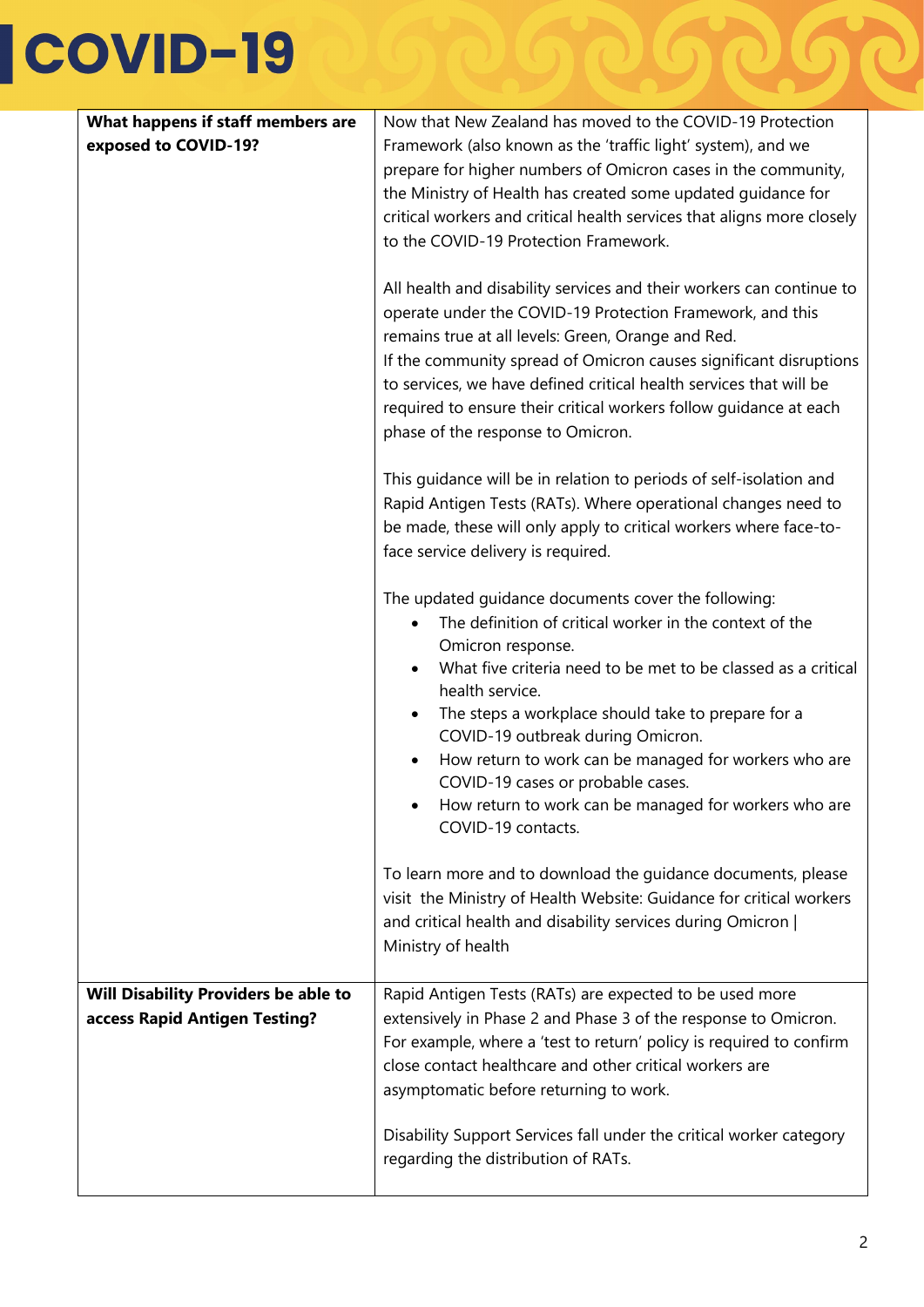# COVID-19

|                                                   | All orders of RATs are assessed and approved against<br>the Ministry's Interim Guidance Framework for the provision of<br>Rapid Antigen Screening for COVID-19 in clinical and non-clinical<br>settings. The guidance is being updated<br>The Ministry is committed to working with all health providers to<br>introduce RATs to mitigate outbreaks in health care settings.<br>Rapid antigen testing   Ministry of Health NZ |
|---------------------------------------------------|-------------------------------------------------------------------------------------------------------------------------------------------------------------------------------------------------------------------------------------------------------------------------------------------------------------------------------------------------------------------------------------------------------------------------------|
| Who should wear what type of<br>mask, and when?   | The Government requires mandated employees in health and<br>disability settings to wear appropriate masks.                                                                                                                                                                                                                                                                                                                    |
|                                                   | The Ministry of Health supplies Personal Protective Equipment<br>(PPE) to the disability sector. The decision on what PPE is required<br>and provided is determined by the Ministry's Infection, Prevention<br>and Control (IPC) guidance and Principles of Supply.                                                                                                                                                           |
|                                                   | IPC guidance recommends that a medical mask provides<br>adequate protection for most interactions in health and disability<br>settings.                                                                                                                                                                                                                                                                                       |
|                                                   | N95 particulate respirator masks are used for work in specific<br>high-risk situations such as staff working at the border or in<br>healthcare and are not generally provided to the disability sector.                                                                                                                                                                                                                       |
|                                                   | N95 masks need to be fitted properly, and all workforces using<br>those masks in the healthcare system and at the border have<br>proper fit-testing. If not fitted properly, N95 masks can be less<br>effective than cloth or surgical/medical masks.                                                                                                                                                                         |
|                                                   | The Ministry continually reviews the latest science, international<br>and national evidence and advice on COVID-19 transmission and<br>PPE, including considering the Omicron variant, to provide up to<br>date advice.                                                                                                                                                                                                       |
|                                                   | With any mask it is important that the mask fits tightly to the face<br>and is used correctly and worn consistently in required areas, for<br>effective protection.                                                                                                                                                                                                                                                           |
| What else can I do to support<br>disabled people? | Disability Service Providers have an important role to play in<br>supporting people with disabilities to be cared for in their homes<br>under the COVID Care in the Community model. Existing disability<br>services are required to be provided throughout all settings of the<br>COVID-19 Protection framework (the traffic light system).                                                                                  |